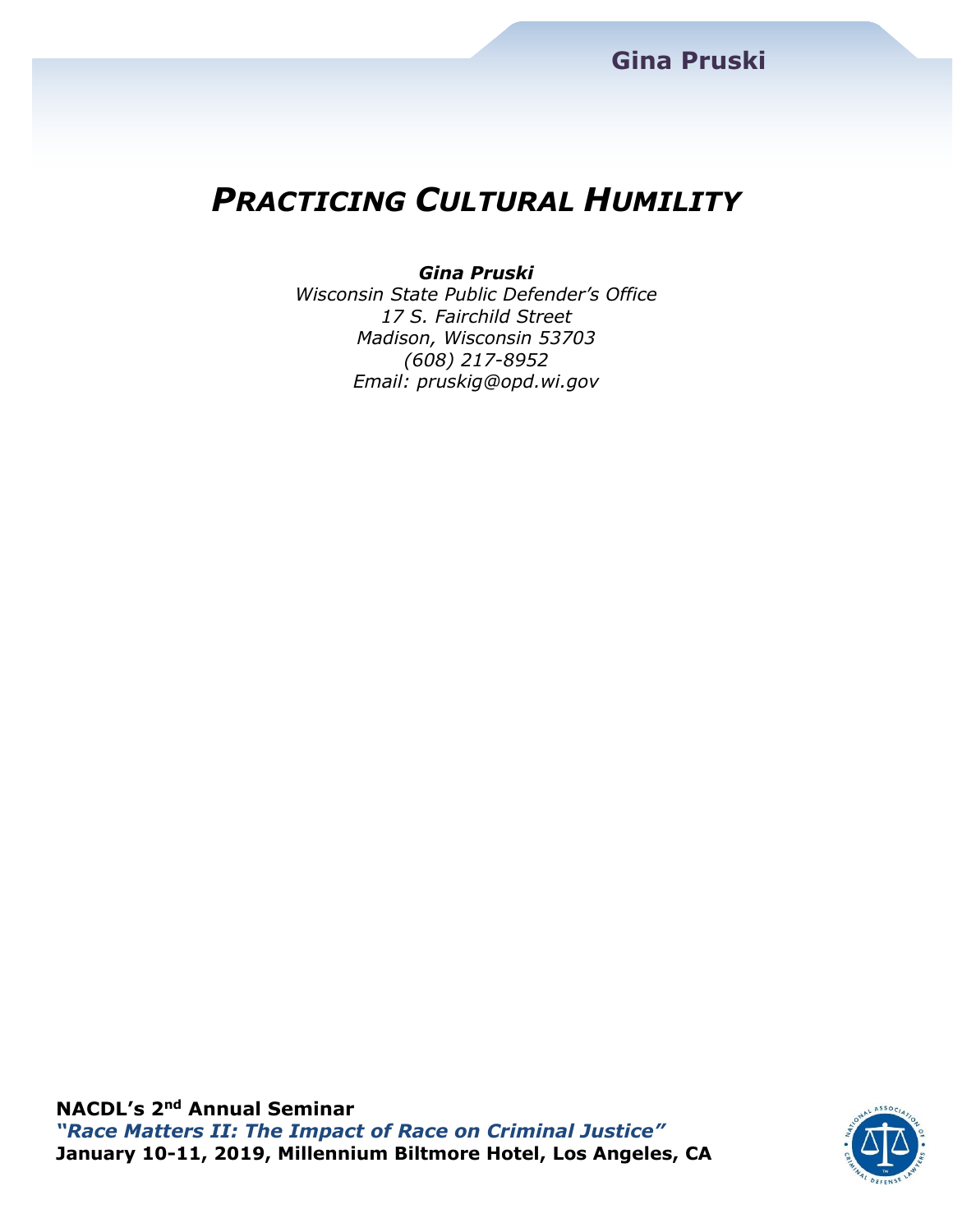### *Practicing Cultural Humility*

**\_\_\_\_\_\_\_\_\_\_\_\_\_\_\_\_\_\_**

## **Race Matters II Seminar: The Impact of Race on Criminal Justice National Association of Criminal Defense Lawyers January 10-11, 2019**

*"It's not always what we* don't know *that gets in our way; sometimes it's what we*  think we know *that keeps us from learning." ~ Steve Maraboli*

#### **Background and History of Cultural Humility**

- "Cultural humility" was developed by pediatrician Melanie Tervalon, MD during the 1990s as she founded the Multicultural Curriculum Program at Children's Hospital in Oakland, CA
- "Cultural humility" was the moniker that described her efforts to train doctors to set aside pre-conceived notions about patients that substituted their own lack of knowledge about the diverse and culturally complex communities and individuals they served
- While the concept was derived while examining and evaluating patient/practitioner relationships, the principles also apply to client/lawyer relationships

### **FOUR PRINCIPLES**

- 1. Critical self-reflection and life-long learner
- 2. Client as expert
- 3. Community-based advocacy
- 4. Institutional consistency

#### **Critical self-reflection and life-long learner**

- Courageously ask yourself:
	- o What do I think about this cultural group?
	- $\circ$  How do I know this to be "true"?
	- o What are my biases?
	- o What are my biases based on?
	- o What are the consequences in my relationship with this person, this community, if I act on my biases?
	- o What can I learn here? And how?
- Know your own identity and what you're bringing to the interaction
- In what way are you bringing your identity, power and privilege to the work?

#### **Client as expert—"***Listen as if the speaker is wise."*

- Avoid the checklist of "cultural traits"
	- o Practice curious, respectful inquiry
	- o Encourage, rather than obstruct, the telling of the story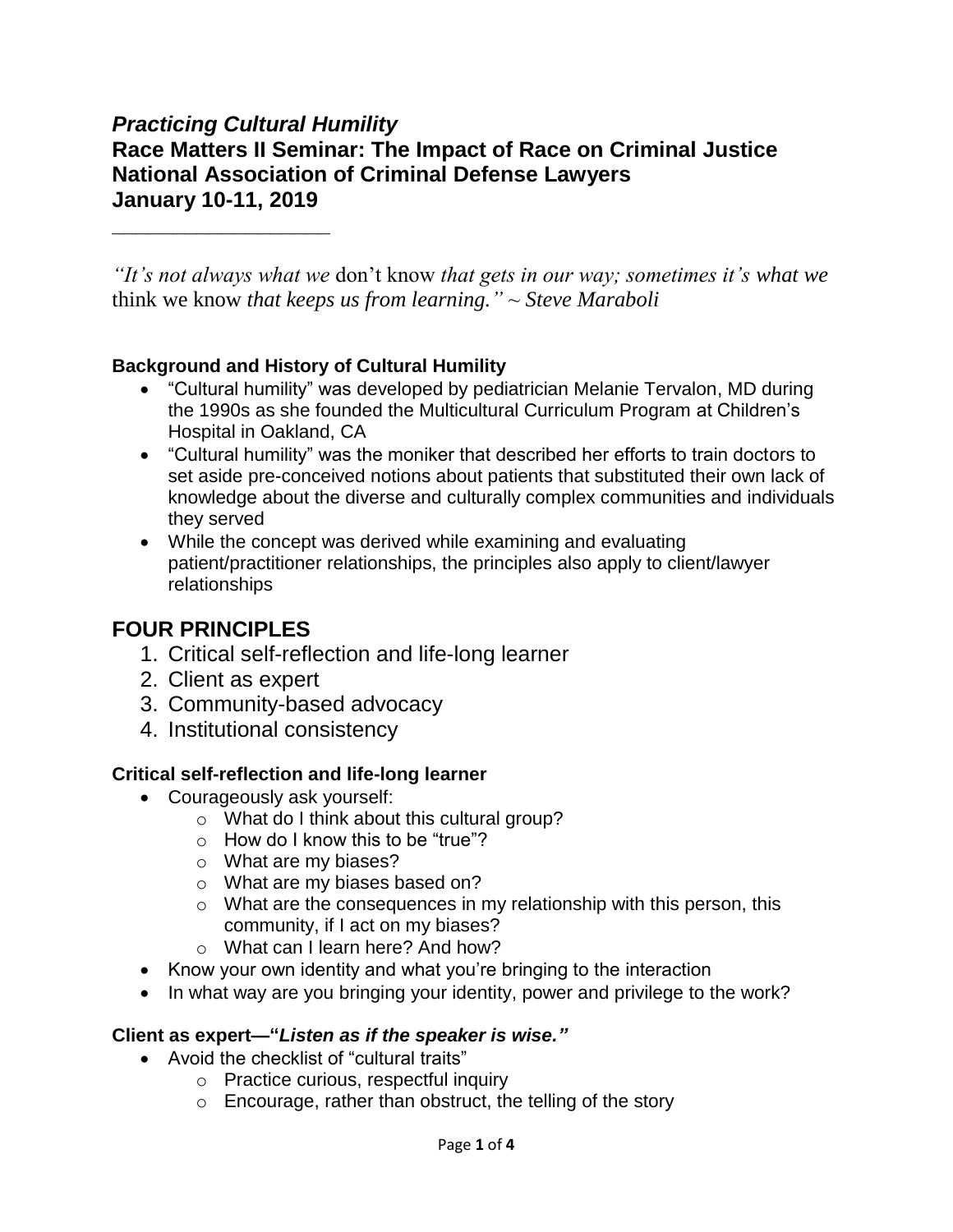- o Anticipate multiple cultural identities
- Challenge the power imbalances
	- o Individual or community is the teacher/expert on their culture, "isms" and community life
	- o Practitioner is the student, a partner and facilitator, with access to resources and knowledge—practitioner should demonstrate humility
	- o Determine and negotiate access to resources, knowledge and services in the best interest of the individual
- Can you listen and respectfully inquire in order to determine how best to meet your client where they are?
- Choose to be a servant leader; choose humility

#### **Community-based advocacy**

- Respect the priorities as defined by the community
- Build on existing strengths
- Act as effective students of and partners with the community
- Recognize that the community we serve is central to our work
- Ask yourself if you're really listening. Are you creating the conditions for community voice?
	- o *Example: Sure, you want to house the homeless. What do people who are homeless say about being housed and how and where and how do you know? Do you create the conditions for that information to be gathered and understood?*

#### **Institutional consistency**

- See the community as an expert on what is and what is not important
- Ensure community representation in every opportunity (e.g., hiring, strategic planning, policy development)
- Dialogue with the community and hear their input as expert—in the community's venue of choice
- Work with the power imbalance by distributing knowledge and decision-making often and freely
- Balance the power imbalance by determining the course of action as a dynamic partner with the community, in the interest of the community being served
- See the institution as rich with resources (holder of the "keys to the kingdom")
- Institutions need to reflect on questions such as:
	- o What is the demographic profile of our staff?
		- o Is our staff diverse?
		- o Does the institution culture support inclusion and real discussions about difference?
		- o Do institutional practices support multicultural goals (e.g., if staff are taught to not use children as translators, does the institution provide real access to translators?)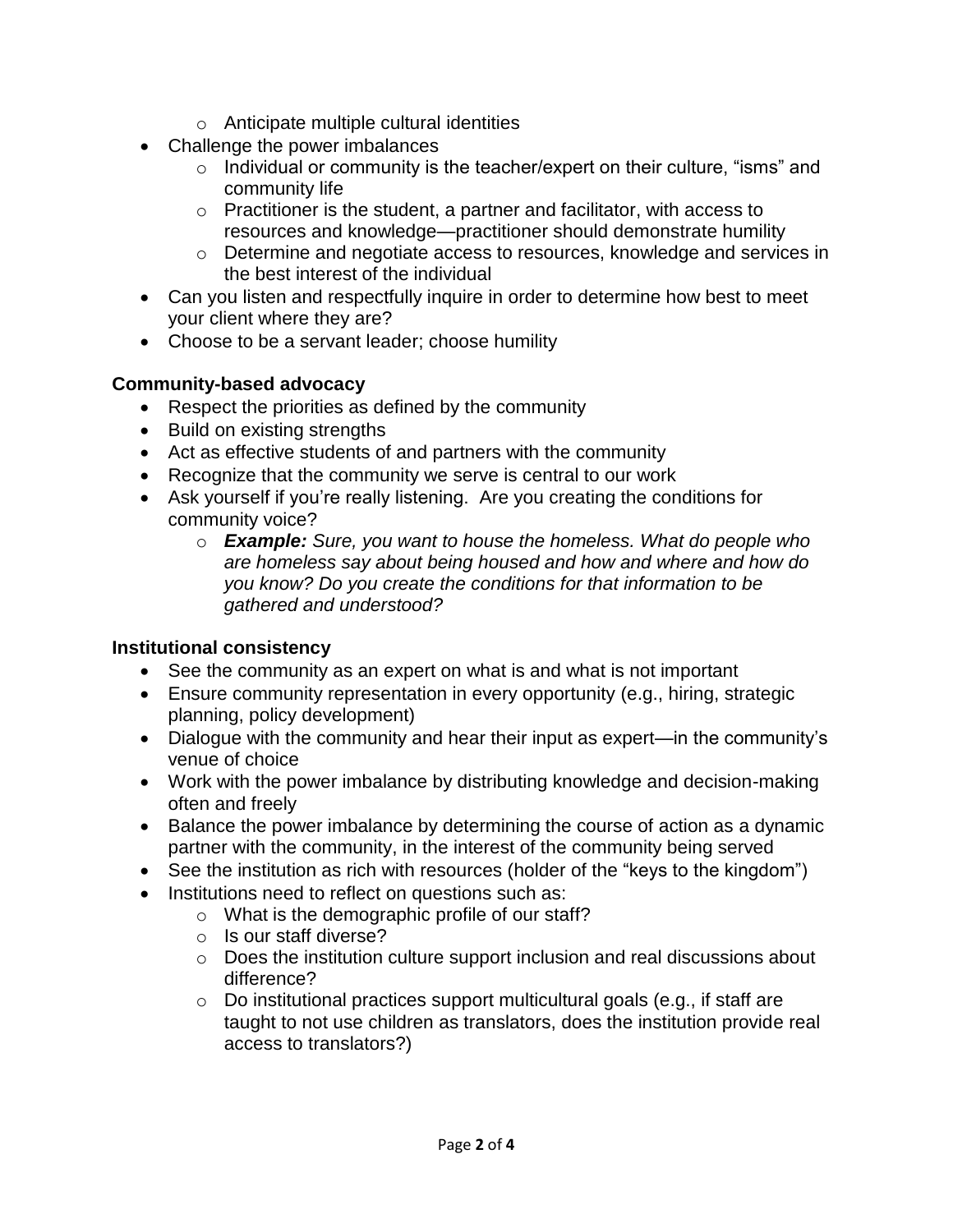#### **Dialogue vs. Discussion** *Dialogue Discussion*

To learn To fix

To hear and understand different perspectives To advocate a single perspective

To discover and create shared visions To prove one's own vision

To seek coherence between thought and action To decide to act first

#### **Tips for Challenging Oppression and Bias during Dialogue**

- Acknowledge that intent does not always equal impact
- Assume best intentions
- Challenge personal assumptions
- Be aware of your own stereotypes
- Be aware of your communication style and the biases you have toward other communication styles
- Speak in "I" statements
- Avoid making generalizations
- State when you are sharing a personal experience versus a perception
- Model non-defensive behavior
- Model cultural humility (e.g., correct stereotypes you make out loud to show that we are always learning)
- Be comfortable with silence
- Ask clarifying questions

#### **Tips to Overcome Defensiveness during Dialogue**

- Explore the speaker's feelings of being attacked; acknowledging someone's feelings does not mean that you agree with them or accept blame for them
- Don't accuse
- Help the speaker gain control over their emotions, circumstances or environment
- Use "I" statements in conjunction with positive statements instead of negative statements (e.g., "I sense that this is emotional for you" vs. "You're always so emotional")
- Provide feedback during the dialogue process to help clarify, learn and gently challenge ideas

#### **Cultural Humility in Legal Practice**

- Take the Implicit Association Test (IAT) <https://implicit.harvard.edu/implicit/takeatest.html>
- Slow down, take your time in order to notice your biases; mindfulness meditation helps us become better at noticing our thoughts (biases) and develop the skills needed to not allow those thoughts to take over; science has proven that mindfulness meditation reduces implicit race and age bias
- Review clients' files, collect data—notice whether you're spending less time and resources on certain clients and examine why that's so

To offer, reflect and inquire To sell, persuade or enlist To allow for common ground To succumb to one strong opinion